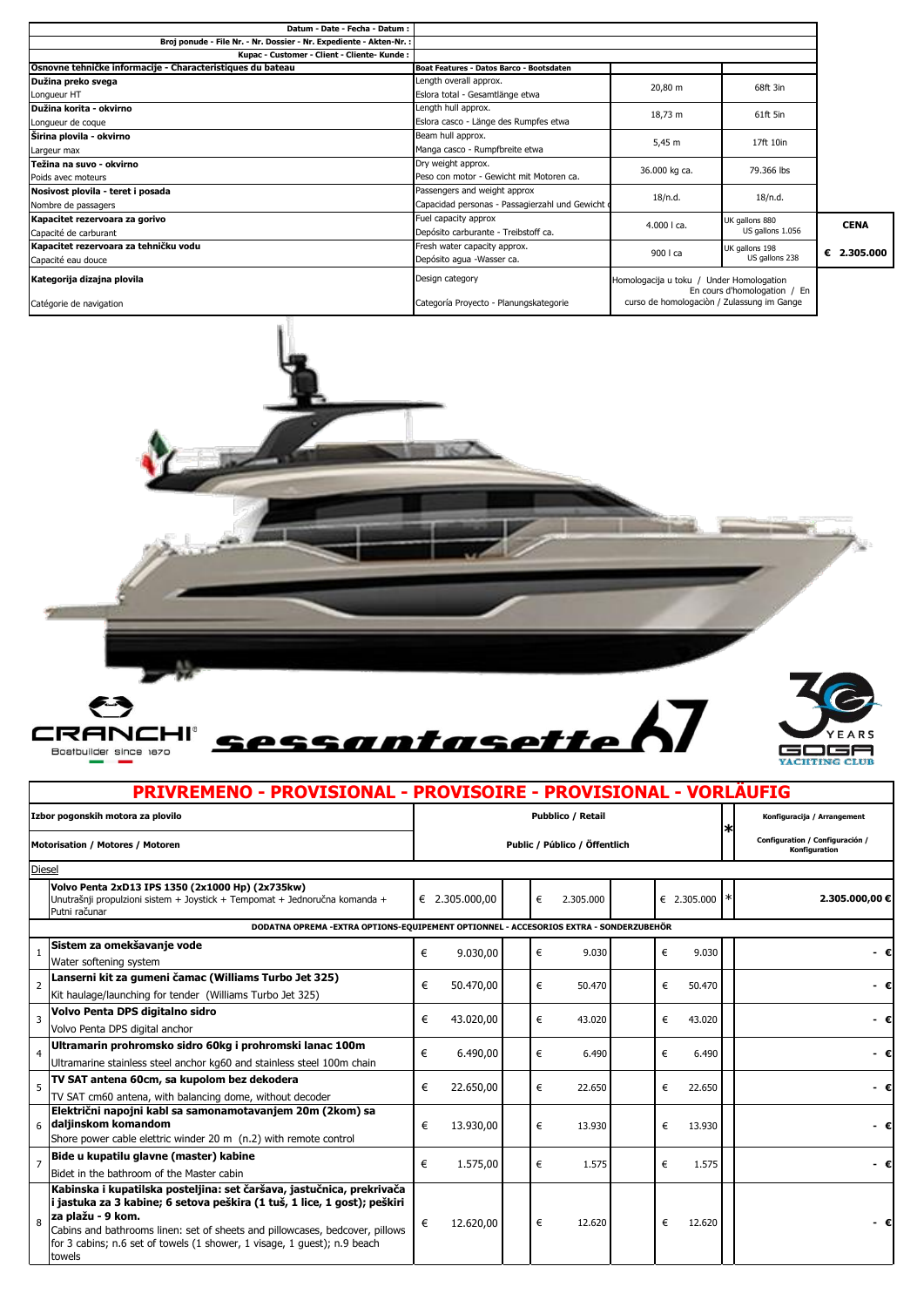| 9  | Bimini Top tenda sa karbonskim nosačima na pramcu                                                                                      | € | 11.845,00  | €<br>11.845  | € | 11.845  | - €l |
|----|----------------------------------------------------------------------------------------------------------------------------------------|---|------------|--------------|---|---------|------|
|    | Bow bimini top with carbon poles                                                                                                       |   |            |              |   |         |      |
| 10 | Krmena tenda sa bočnim delovima<br>Stern hood with side parts                                                                          | € | 11.095,00  | €<br>11.095  | € | 11.095  |      |
| 11 | Elektronski sef u master kabini                                                                                                        | € | 1.685,00   | €<br>1.685   | € | 1.685   | - €  |
|    | Electronic Safe in master cabin<br>Konopi za privez plovila - 6 kom                                                                    |   |            |              |   |         |      |
| 12 | N.6 mooring lines                                                                                                                      | € | 3.330,00   | €<br>3.330   | € | 3.330   | - €  |
| 13 | Prekrivač za krmeni sto u kokpitu<br>Cover for aft dinette in the cockpit                                                              | € | 1.395,00   | €<br>1.395   | € | 1.395   | - €  |
| 14 | Prekrivači za komandni most - flybridge                                                                                                |   |            | €<br>10.455  | € | 10.455  |      |
|    | Flybridge covers                                                                                                                       | € | 10.455,00  |              |   |         | - €  |
|    | 130 l/h desalinizator sa kontrlom iz kabine i sistemom za pranje sa<br>svežom vodom                                                    |   |            |              |   |         |      |
| 15 | 130 I/h water maker with cabin control and fresh washing system                                                                        | € | 17.950,00  | €<br>17.950  | € | 17.950  | - €  |
|    | Tuš na komandnom mostu - flybridge                                                                                                     |   |            |              |   |         |      |
| 16 | Shower on the flybridge                                                                                                                | € | 3.790,00   | €<br>3.790   | € | 3.790   | - €  |
| 17 | Inteligentni sistem za pristajanje - 5 kamera                                                                                          | € | 25.545,00  | €<br>25.545  | € | 25.545  | €    |
|    | DockSense Alert - intelligent docking system 5 cameras                                                                                 |   |            |              |   |         |      |
| 18 | Električni pramačni potisni motor sa automatskim PP aparatom<br>Bow thruster with automatic fire extinguisher                          | € | 18.130,00  | €<br>18.130  | € | 18.130  | - €  |
| 19 | Frižider instaliran u sofu za sunčanje na pramcu                                                                                       | € | 2.505,00   | €<br>2.505   | € | 2.505   | - €  |
|    | Fridge installed in bow sunbathing sofa<br>Generator nadogradnja 28 Kw                                                                 |   |            |              |   |         |      |
| 20 | 28 Kw generator upgrade                                                                                                                | € | 28.510,00  | €<br>28.510  | € | 28.510  | - €  |
| 21 | Treće upravljačko (pilot) mesto u kokpitu                                                                                              | € |            | €<br>14.685  | € | 14.685  | - €  |
|    | Third pilot station in the cockpit                                                                                                     |   | 14.685,00  |              |   |         |      |
| 22 | Ledomat sa zasebnim rezervoarom za vodu                                                                                                | € | 2.695,00   | €<br>2.695   | € | 2.695   | - €  |
|    | Ice-maker with separate water tank<br>Automatsko pranje sidra sa pramačnim crevom, priključkom za                                      |   |            |              |   |         |      |
|    | 23 vodu i tušem na pramcu                                                                                                              | € | 1.365,00   | €<br>1.365   | € | 1.365   | - €  |
|    | Automatic washing with bow hose and bow shower<br>Mašina za pranje-sušenje veša                                                        |   |            |              |   |         |      |
| 24 | Washer-dryer                                                                                                                           | € | 2.695,00   | €<br>2.695   | € | 2.695   | - €  |
|    | Podvodno osvetljenje (8 kom, 4 kom na krmi, po 2 kom na svakoj                                                                         |   |            |              |   |         |      |
|    | 25 strani)<br>Underwater lights (n.8, of which n.4 at the stern, n.2 per side)                                                         | € | 12.135,00  | €<br>12.135  | € | 12.135  |      |
|    | Zastori za prednje / bočne prozore                                                                                                     |   |            |              |   |         |      |
| 26 | Blinds for front/side windows                                                                                                          | € | 7.340,00   | €<br>7.340   | € | 7.340   | €    |
|    | Vertikalna bimini tenda u zadnjem delu kokpita                                                                                         |   |            |              |   |         |      |
| 27 | Vertical bimini on the cockpit in the back                                                                                             | € | 3.350,00   | €<br>3.350   | € | 3.350   | - €  |
|    | Hdraulični sklopivi most / pasarela, Deluxe model                                                                                      |   |            |              |   |         |      |
| 28 | Hydraulic foldaway passerelle, Deluxe model                                                                                            | € | 47.685,00  | €<br>47.685  | € | 47.685  | - €  |
| 29 | Humphree - stabilizacioni sistem za plovilo                                                                                            | € | 100.300,00 | €<br>100.300 | € | 100.300 | - €  |
|    | "Fin Stabilizations System" Humphree                                                                                                   |   |            |              |   |         |      |
| 30 | Bočna vrata, krmeni deo desni bok                                                                                                      | € | 5.515,00   | €<br>5.515   | € | 5.515   | - €  |
|    | Side access door aft right side                                                                                                        |   |            |              |   |         |      |
| 31 | Bočna vrata, krmeni deo levi bok<br>Side access door aft left side                                                                     | € | 5.515,00   | €<br>5.515   | € | 5.515   | - €  |
|    | Prijemnik / predajnik AIS sistem klasa B (zahteva VHF radio stanicu                                                                    |   |            |              |   |         |      |
| 32 | i ploter GPS)                                                                                                                          | € | 1.850,00   | €<br>1.850   | € | 1.850   | - €  |
|    | Data receiver/transmitter AIS system class B (required VHF and Plotter/GPS)                                                            |   |            |              |   |         |      |
| 33 | Sistem grejanja sa dizel gorionikom<br>Heating system with diesel burner                                                               | € | 13.905,00  | €<br>13.905  | € | 13.905  | - €  |
|    | Dodatni / drugi ploter 22" na komandnom mostu - flybridge                                                                              |   |            |              |   |         |      |
| 34 | Second Plotter 22" screen on Flybridge                                                                                                 | € | 13.600,00  | €<br>13.600  | € | 13.600  | - €  |
| 35 | Dodatni / drugi ploter 22" na glavnoj palubi                                                                                           | € | 13.600,00  | €<br>13.600  | € | 13.600  | - €  |
|    | Second Plotter 22" screen on the main deck                                                                                             |   |            |              |   |         |      |
| 36 | Set posuđa, pribora za jelo i čaša (10 setova)                                                                                         | € | 3.155,00   | €<br>3.155   | € | 3.155   | - €  |
|    | Set crockery, cutlery and glasses (10 settings)                                                                                        |   |            |              |   |         |      |
|    | Sistem praćenja broda sa alarmima za: voda u kaljužari, otkačen<br>vez, kretanje broda, aktivacija motora. Saobraćaj za 2 godine       |   |            |              |   |         |      |
|    | 37 uključen.                                                                                                                           | € | 3.155,00   | €<br>3.155   | € | 3.155   | - €  |
|    | Boat tracking system with alarms bilge water, dock line disconnected,<br>moving boat, engine activation. Traffic for 2 years included. |   |            |              |   |         |      |
|    | Žiroskopski stabilizator Seakeeper S9 - 2 kom                                                                                          |   |            |              |   |         |      |
| 38 | Gyroscopic stabilizer n. 2 Seakeeper S9                                                                                                | € | 283.250,00 | €<br>283.250 | € | 283.250 | - €  |
| 39 | Priprema za žiroskopski stabilizator Seakeeper S9 - 2 kom                                                                              | € | 17.410,00  | €<br>17.410  | € | 17.410  | - €  |
|    | Predisposition for gyroscopic stabilizer n.2 Seakeeper 9                                                                               |   |            |              |   |         |      |
|    | Sto od tikovine sa nosačem od nerđajućeg čelika, stolice 4 kom.<br>40 Prekrivači uključeni                                             | € | 15.350,00  | €<br>15.350  | € | 15.350  | - €  |
|    | Teak table with stainless steel support, n.4 chairs. Covers included.                                                                  |   |            |              |   |         |      |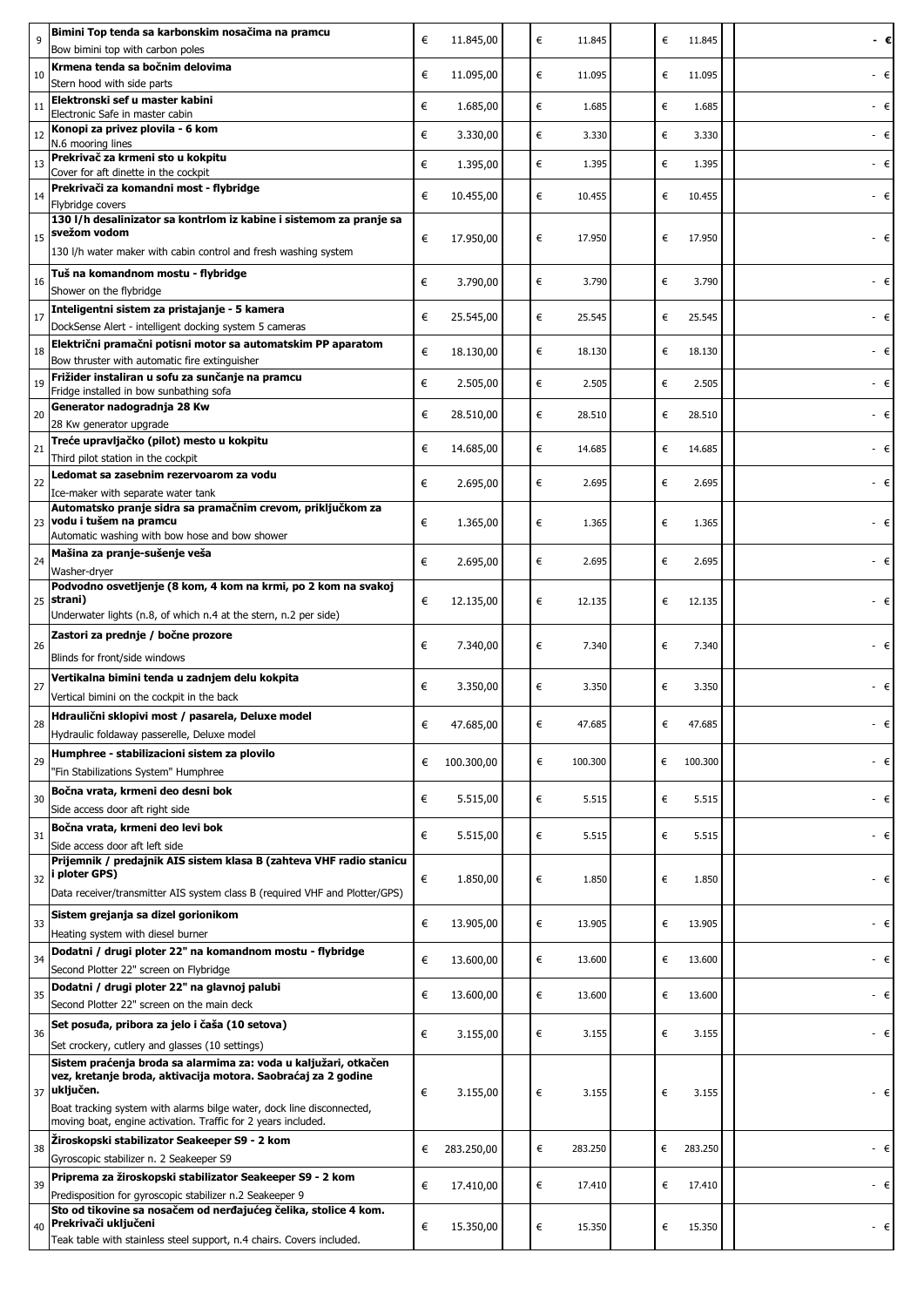| 41 | Bočni prolazi na pramcu/krmi popločani oblogom od tikovine                                                                      | € | 20.755,00                   |  | € | 20.755  | € | 20.755  | - €         |  |  |
|----|---------------------------------------------------------------------------------------------------------------------------------|---|-----------------------------|--|---|---------|---|---------|-------------|--|--|
| 42 | Solid teak coverings on bow/stern lateral stringers<br>Komandni most - flybridge popločan oblogom od tikovine                   | € |                             |  | € | 28.430  | € | 28.430  | - €         |  |  |
|    | Solid teak coverings on fly bridge                                                                                              |   | 28.430,00                   |  |   |         |   |         |             |  |  |
| 43 | Kamere 3 kom, 1 - mašinska soba, 1 - pramac, 1 - krma                                                                           | € | 5.230,00                    |  | € | 5.230   | € | 5.230   | - €         |  |  |
|    | Cameras n.3, of which n.1 in the engine room, n.1 on bow, n.1 on stern<br>Tenda na krmenom delu komandnog mosta - flybridge, sa |   |                             |  |   |         |   |         |             |  |  |
|    | 44 karbonskim nosačima (samo uz T - Top)<br>Stern Flybridge sunshade awning with carbon poles (only with T-Top)                 | € | 7.265,00                    |  | € | 7.265   | € | 7.265   | - €         |  |  |
|    | T-Top krov na komandnom mostu - flybridge, sa letvicama                                                                         |   |                             |  |   |         |   |         |             |  |  |
|    | 45 električno otvaranje<br>Flybridge T-Top, with electric opening slats                                                         | € | 93.320,00                   |  | € | 93.320  | € | 93.320  | - €         |  |  |
| 46 | Upadni LED TV 55" u salonu sa kućnim bioskopom Radio                                                                            | € |                             |  | € | 9.455   | € | 9.455   | - €         |  |  |
|    | 55" LED TV that folds away inside the saloon + home theatre Radio                                                               |   | 9.455,00                    |  |   |         |   |         |             |  |  |
| 47 | LED TV 55" u glavnoj (master) kabini                                                                                            | € | 3.040,00                    |  | € | 3.040   | € | 3.040   | - €         |  |  |
|    | 55" LED TV in master cabin<br>LED TV 43" u VIP kabini + Radio Bluetooth/USB                                                     |   |                             |  |   |         |   |         |             |  |  |
| 48 | 43" LED TV in VIP cabin + Radio Bluetooth/Usb                                                                                   | € | 4.890,00                    |  | € | 4.890   | € | 4.890   | - €         |  |  |
| 49 | LED TV 32" u gostinskoj kabini + Radio Bluetooth/USB                                                                            | € | 3.000,00                    |  | € | 3.000   | € | 3.000   | - €         |  |  |
|    | 32" LED TV in guest cabin + Radio Bluetooth/Usb<br>LED TV u kabini za posadu + Radio Bluetooth/USB                              |   |                             |  |   |         |   |         |             |  |  |
| 50 | LED TV in crew cabin + Radio Bluetooth/Usb                                                                                      | € | 2.505,00                    |  | € | 2.505   | € | 2.505   | - €         |  |  |
| 51 | LED TV 43" na komandnom mostu, sklopiv - uvlači se                                                                              | € | 10.350,00                   |  | € | 10.350  | € | 10.350  | - €         |  |  |
|    | 43" LED TV on the flybridge with foldaway device<br>Verzija plovila - 4 kabine                                                  |   |                             |  |   |         |   |         |             |  |  |
| 52 | 4 Cabin Version                                                                                                                 | € | 9.480,00                    |  | € | 9.480   | € | 9.480   | $ \epsilon$ |  |  |
|    | TRANSPORT I DOKUMENTACIJA - TRANSPORT AND DOCUMENTS - TTRANSPORT ET DOCUMENTS -                                                 |   |                             |  |   |         |   |         |             |  |  |
|    | <b>TRANSPORTE Y DOCUMENTOS - TRANSPORT UND DOKUMENTE</b>                                                                        |   |                             |  |   |         |   |         |             |  |  |
| 53 | Kopija CE sertifikata<br>Copy of "CE" certificate and declaration of conformity                                                 | € | 1.585,00                    |  | € | 1.585   | € | 1.585   | - €         |  |  |
|    | Sertifikat proizvođača                                                                                                          |   |                             |  |   |         | € |         | - €         |  |  |
| 54 | Builder's certificate                                                                                                           | € | 1.585,00                    |  | € | 1.585   |   | 1.585   |             |  |  |
| 55 | Sertifikat o poreklu plovila<br>Certificate of origin                                                                           | € | 1.585,00                    |  | € | 1.585   | € | 1.585   | - €         |  |  |
|    | Pakovanje: zaštini pokrivači za tikovinu i staklo                                                                               |   |                             |  |   |         |   |         |             |  |  |
| 56 | Packaging: protective covering for teak and glasses                                                                             | € | 4.570,00                    |  | € | 4.570   | € | 4.570   | - €         |  |  |
|    | Transport morem od San Giorgio di Nogaro do luke Margera ili Trst,<br>za utovar na brod, gorivo uključeno                       |   |                             |  |   |         |   |         |             |  |  |
| 57 | Transfer by sea from San Giorgio di Nogaro to Marghera or Trieste port for                                                      | € | 7.705,00                    |  | € | 7.705   | € | 7.705   | - €         |  |  |
|    | loading on ship, fuel included.<br>Transport, montaža, finalna inspekcija i spuštanje plovila u vodu u                          |   |                             |  |   |         |   |         |             |  |  |
| 58 | Friuli Venezia Giulia (UD)<br>Transport, mounting, final ispection and launch in Friuli Venezia Giulia (UD)                     | € | 70.740,00                   |  | € | 70.740  | € | 70.740  | - €         |  |  |
|    | Transport: nadoknada za T-TOP                                                                                                   |   |                             |  |   |         |   |         |             |  |  |
| 59 | Transport: surcharge for T-TOP                                                                                                  | € | 9.505,00                    |  | € | 9.505   | € | 9.505   | - €         |  |  |
|    | DEKORACIJA / BOJE - DECORATIVE/PAINTING - DÉCORATIVE/VERNIS - DECORATIVO/PINTURA -                                              |   |                             |  |   |         |   |         |             |  |  |
|    |                                                                                                                                 |   | <b>DEKORATIVE/LACKIEREN</b> |  |   |         |   |         |             |  |  |
|    | DEKORACIJA ENTERIJERA VERZIJA DELUXE "MILANO" Kombinacija<br>nameštaja esencija i lakirano, drvenih podova i dekor tkanina;     |   |                             |  |   |         |   |         |             |  |  |
| 60 | mermer                                                                                                                          | € | 24.620,00                   |  | € | 24.620  | € | 24.620  | - €         |  |  |
|    | INTERIOR DECORATIVE VERSION DELUXE "MILANO"<br>Combination of the furnitures' essences and lacquered, wood floors and           |   |                             |  |   |         |   |         |             |  |  |
|    | decor fabrics; marble                                                                                                           |   |                             |  |   |         |   |         |             |  |  |
|    | DEKORACIJA ENTERIJERA VERZIJA DELUXE "PISA" Kombinacija<br>nameštaja esencija i lakirano, drvenih podova i dekor tkanina;       |   |                             |  |   |         |   |         |             |  |  |
| 61 | mermer<br>INTERIOR DECORATIVE VERSION DELUXE "PISA"                                                                             | € | 30.900,00                   |  | € | 30.900  | € | 30.900  | - €         |  |  |
|    | Combination of the furnitures' essences and lacquered, wood floors and<br>decor fabrics; marble                                 |   |                             |  |   |         |   |         |             |  |  |
|    | Parket - unutrašnji podovi (salon i kabine gde nema tepiha)                                                                     |   |                             |  |   |         |   |         |             |  |  |
| 62 | Slats interior floor (Salon and cabins where there is no carpet)                                                                | € | 9.560,00                    |  | € | 9.560   | € | 9.560   | $ \in$      |  |  |
|    |                                                                                                                                 |   |                             |  |   |         |   |         |             |  |  |
| 63 | Personalizovani konsultantski projekat koji je izradio<br>specijalizovani studio za stilizovanje i dodatke enterijera           | € |                             |  | € |         | € | 3.170   |             |  |  |
|    | Personalized consultancy project made by a Specialized Studio for Interior                                                      |   | 3.170,00                    |  |   | 3.170   |   |         | - €         |  |  |
|    | styling and decoration accessories.<br>Korito plovila + krmena platforma lakirani (farba, nije želkot) do                       |   |                             |  |   |         |   |         |             |  |  |
| 64 | linije antialgin zaštite, prikazano na renderu (*)                                                                              | € | 128.700,00                  |  | € | 128.700 | € | 128.700 | - €         |  |  |
|    | Hull + swimming platform lacquered (paint no gelcoat).                                                                          |   |                             |  |   |         |   |         |             |  |  |